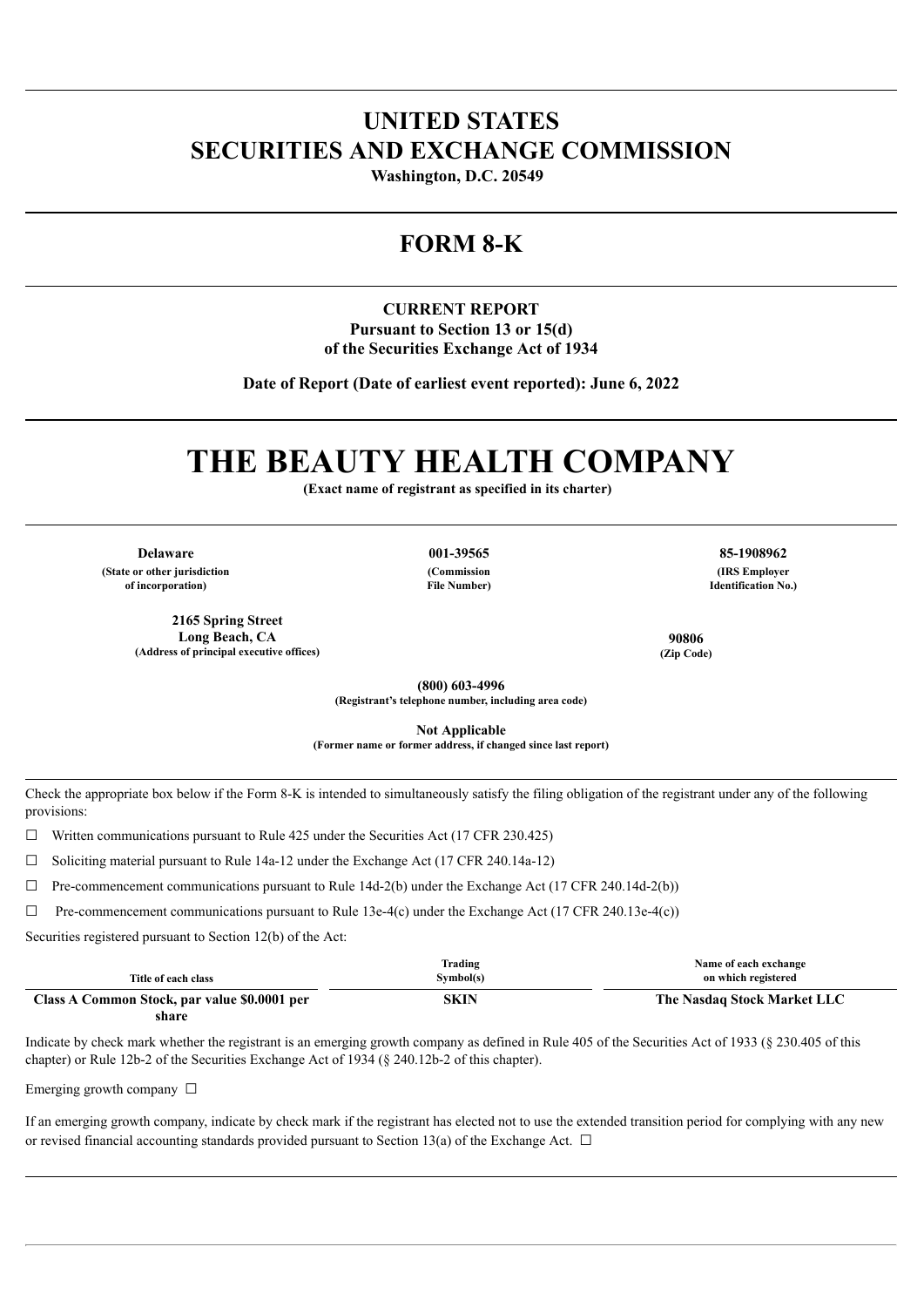#### Item 5.02 Departure of Directors or Certain Officers; Election of Directors; Appointment of Certain Officers; Compensatory Arrangements of **Certain Officers.**

#### *Election of New Director*

On June 6, 2022, at the recommendation of the Nominating and Corporate Governance Committee of the Board of Directors (the "Board") of The Beauty Health Company (the "Company"), the Board appointed Ms. Marla Beck to the Board as a Class III Director, effective as of June 6, 2022, to serve until the Company's 2024 Annual Meeting of Stockholders and until her successor is duly elected and qualified. The Board has not determined committee appointments for Ms. Beck at this time.

The Nominating and Corporate Governance Committee and the Board determined that Ms. Beck is independent.

There are no transactions between Ms. Beck and the Company that would be reportable under Item 404(a) of Regulation S-K. Ms. Beck's compensation will be consistent with the Company's previously disclosed standard compensatory arrangements for non-employee directors, which are described in the Company's Annual Report on Form 10-K filed with the Securities and Exchange Commission ("SEC") on March 1, 2022, under the heading "Director Compensation." Ms. Beck's compensation will be prorated to reflect the commencement date of her Board service. Ms. Beck will enter into the Company's standard form of indemnification agreement, a form of which was filed as Exhibit 10.13 to the Company's Current Report on Form 8-K filed with the SEC on May 10, 2021.

#### **Item 7.01 Regulation FD Disclosure.**

On June 6, 2022, the Company issued a press release announcing the appointment of Ms. Beck as a director of the Board. A copy of this press release is attached hereto as Exhibit 99.1 and is incorporated herein by reference.

Exhibit 99.1 contains forward-looking statements. These forward-looking statements are not guarantees of future performance and involve risks, uncertainties, and assumptions that are difficult to predict. Forward-looking statements are based upon assumptions as to future events that may not prove to be accurate. Actual outcomes and results may differ materially from what is expressed in these forward-looking statements.

The information set forth under Item 7.01 of this Current Report, including Exhibit 99.1 attached hereto, is being furnished and shall not be deemed "filed" for purposes of Section 18 of the Securities Exchange Act of 1934, as amended (the "Exchange Act"), or otherwise subject to the liabilities of such section. The information in Item 7.01 of this Current Report, including Exhibit 99.1, shall not be incorporated by reference into any filing under the Securities Act of 1933, as amended, or the Exchange Act, regardless of any incorporation by reference language in any such filing, except as expressly set forth by specific reference in such a filing. This Current Report will not be deemed an admission as to the materiality of any information in this Current Report that is required to be disclosed solely by Regulation FD.

#### **Item 9.01. Financial Statements and Exhibits.**

(d) Exhibits.

| Exhibit No. | Description                                                                  |
|-------------|------------------------------------------------------------------------------|
| <u>99.1</u> | Press Release, dated June 6, 2022                                            |
| 104         | Cover Page Interactive Data File (embedded within the Inline XBRL document). |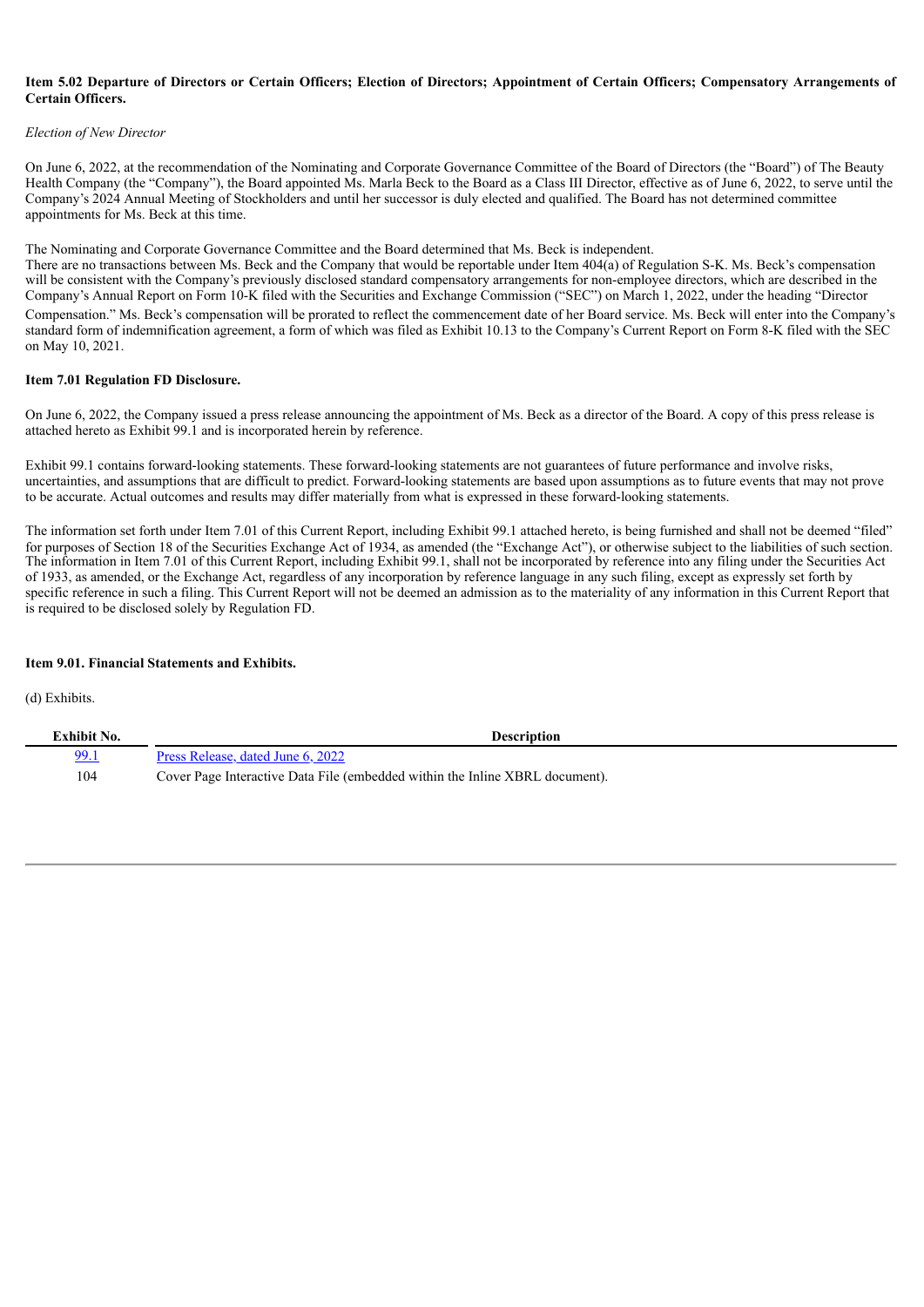## **SIGNATURE**

Pursuant to the requirements of the Securities Exchange Act of 1934, as amended, the registrant has duly caused this report to be signed on its behalf by the undersigned hereunto duly authorized.

### Dated: June 6, 2022 **The Beauty Health Company**

By: /s/ Liyuan Woo

Name: Liyuan Woo Title: Chief Financial Officer